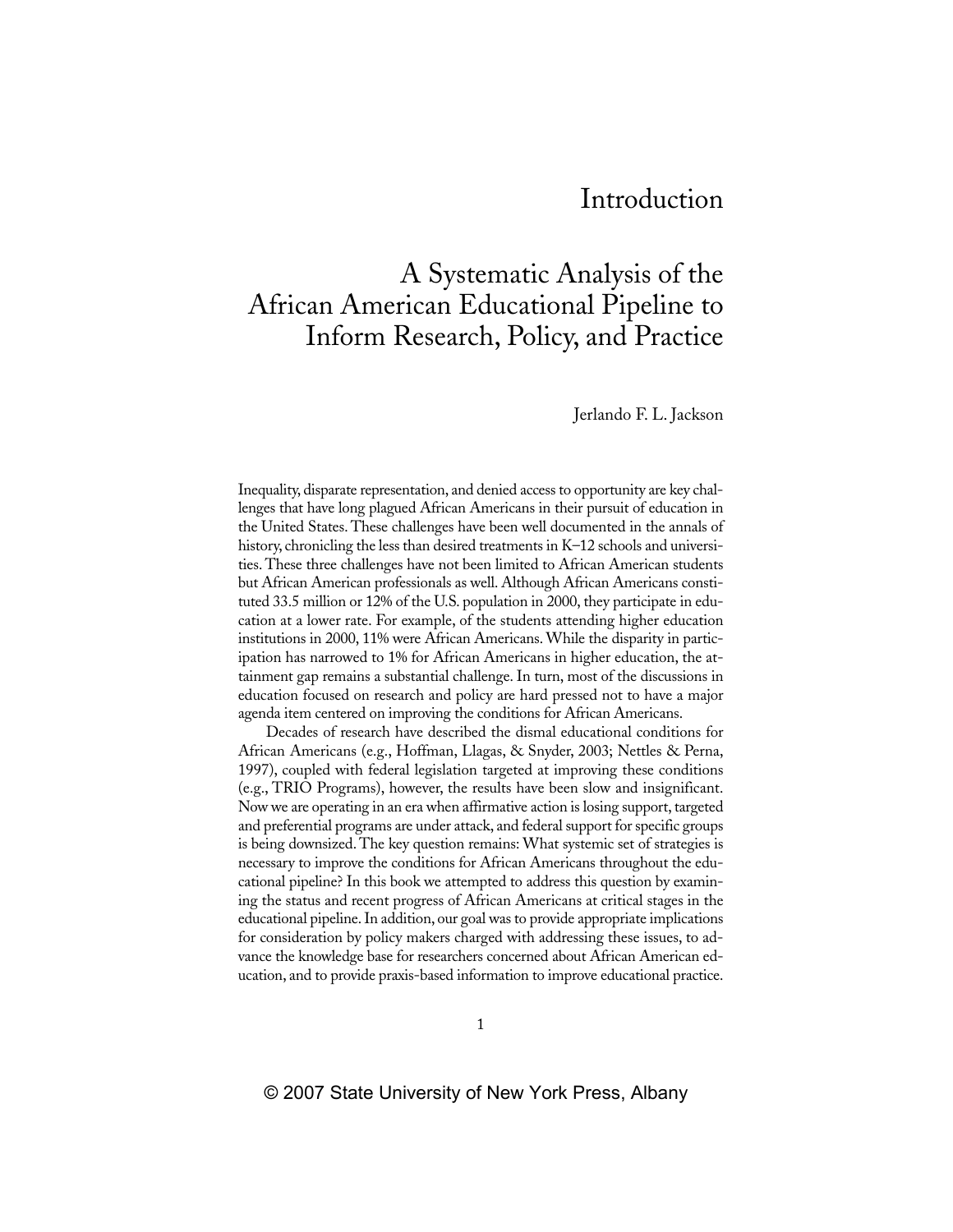In the early 1960s, Coleman's *Equality of Educational Opportunity* provided large-scale empirical evidence of the underachievement of African Americans in education. *Equality of Educational Opportunity*, also known as the Coleman Report, resulted from Section 402 of the Civil Rights Act of 1964:

The Commissioner shall conduct a survey and make a report to the President and the Congress, within two years of the enactment of this title, concerning the lack of availability of equal opportunities for individuals by reason of race, color, religion, or national origin in public educational institutions at all levels in the United States, its territories and possessions, and the District of Columbia. (Coleman, Campbell, Hobson, McPartland, Mood, Weinfield, & York, 1966, p. 548)

The product became the second largest social science research project in history, with Project Talent being the largest. Approximately 570,000 K–12 students in America were tested, along with 60,000 school teachers, and detailed information on 4,000 schools was collected.

Reactions to the report were less than settled, with supporters arguing that "it is the most important source of American education ever produced" (Mosteller & Moynihan, 1972, p. 4). Meanwhile, critics (e.g., Bowles & Levin, 1968) noted that it was not methodologically sound, thus raising more questions than it answered. While these findings were potentially flawed, they were relevant to African Americans' participation in education. Several key findings prefaced perennial challenges for the education of African Americans. Nationwide median test scores in 1965 for first- and twelfth-grade students described and documented the achievement gap between African Americans and Whites. In addition, the report documented that the absence of key educational tools and interventions in homes and communities for African American students contributed greatly to their underachievement in schools.

Moreover, findings of the Coleman Report indicated that African American students were more likely to be taught by African American teachers. In conjunction, the report noted that teachers who instruct African American students tended to be less well credentialed than those who instruct White students. School counselors for African American students were less involved in their professional association, thus lagging behind in current knowledge compared to the school counselors for White students. Lastly, the disparate enrollment of African American students in higher education institutions was well documented in the report. Of the African American students enrolled at institutions of higher education, they were largely concentrated at institutions with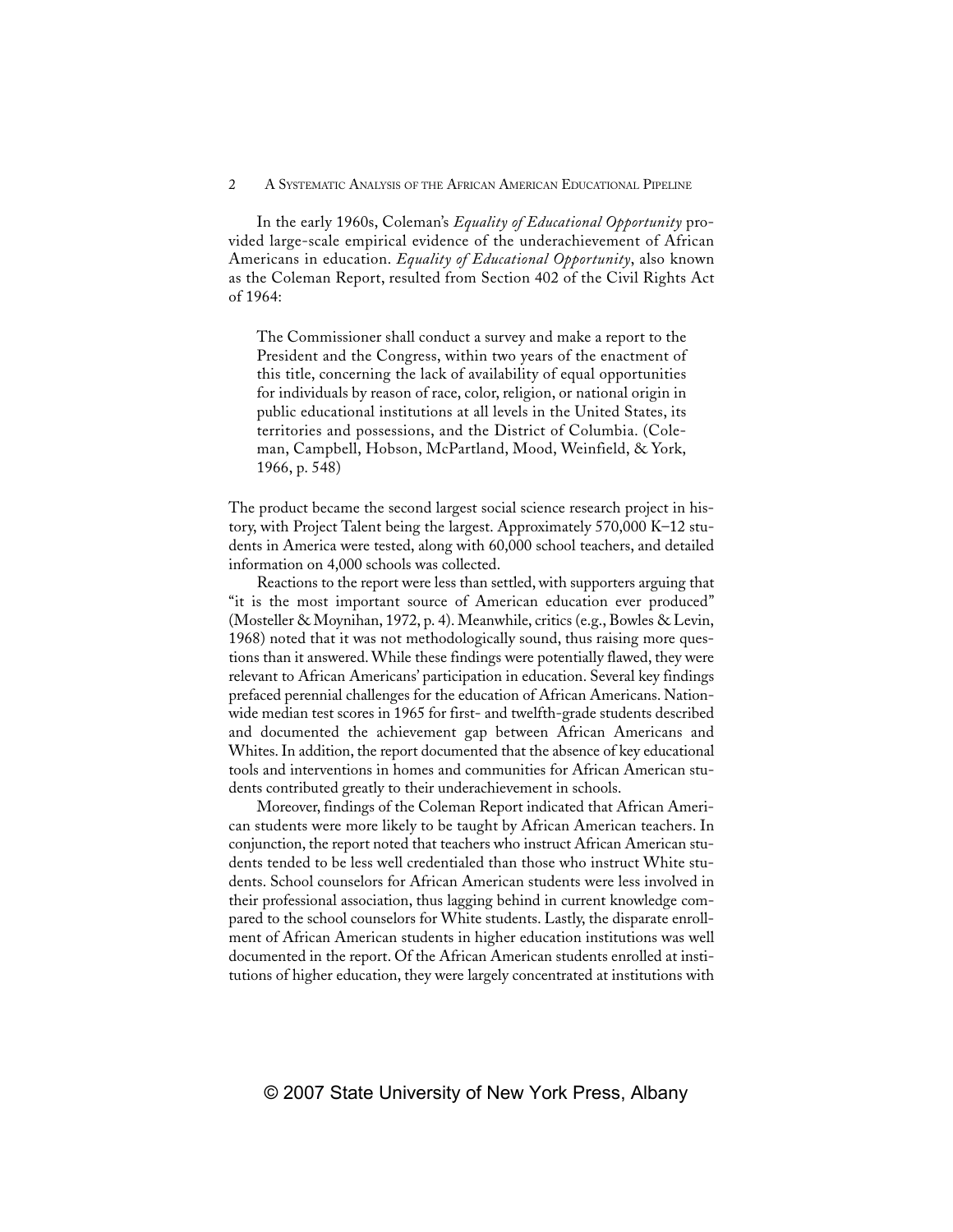less prestige and fewer resources. It is difficult to understand the current status of African Americans in education without examining their historical struggle over access to education.

## HISTORICAL CONTEXT FOR THE EDUCATION OF AFRICAN AMERICANS: FROM SLAVERY TO THE TWENTIETH CENTURY

African Americans' plight regarding education in the United States has been a unique journey (Anderson, 1988). African Americans represent the only immigrant group to be legally denied access to education. Their conspicuous journey in education began prior to their ancestors being brought to America. Slave masters deliberated over the type and scope of training that Africans would need to be adequate slaves in America (Woodson, 1919). These slave masters believed that the slaves could not be enlightened without developing a thirst for liberation, which would make it far more difficult to exploit these new people. The majority of southern slaveholders adopted this philosophy and decided that African Americans should not be educated.

In 1661, slavery was legalized in Virginia, with other southern colonies to follow soon thereafter. Accordingly, teaching slaves to read or write was deemed illegal because it was thought to be a deterrent to slavery. While the Quakers were the first settlers of the American colonies to offer African Americans the same educational and religious opportunities as Whites, many Catholic churches were instrumental in providing education for African Americans, even within the confines of slavery (Woodson, 1919). In addition, many African American slaves were astute enough to teach themselves how to read and write. For instance, Phillis Wheatley in 1761 taught herself how to read in 16 months around age 8 (Nott, 1993).

The first African Free School was founded in New York City by the Manumission Society in 1787. By 1824, seven African Free Schools were funded by the city, such that free education for all African American children was available in New York City. In 1834, White students at Oberlin College (Ohio) voted to admit African American and women students. Lincoln University (Pennsylvania) was founded in 1854, making it the first historically Black institution specifically for college-level education. By 1870, 21% of newly freed African Americans were literate. Edward A. Bouchet received his Ph.D. in physics from Yale University in 1876, thus becoming the first African American to be awarded a doctoral degree from an American university.

Alexander Crummel established the American Negro Academy, the first national association of African American intellectual leaders in 1897. In 1907,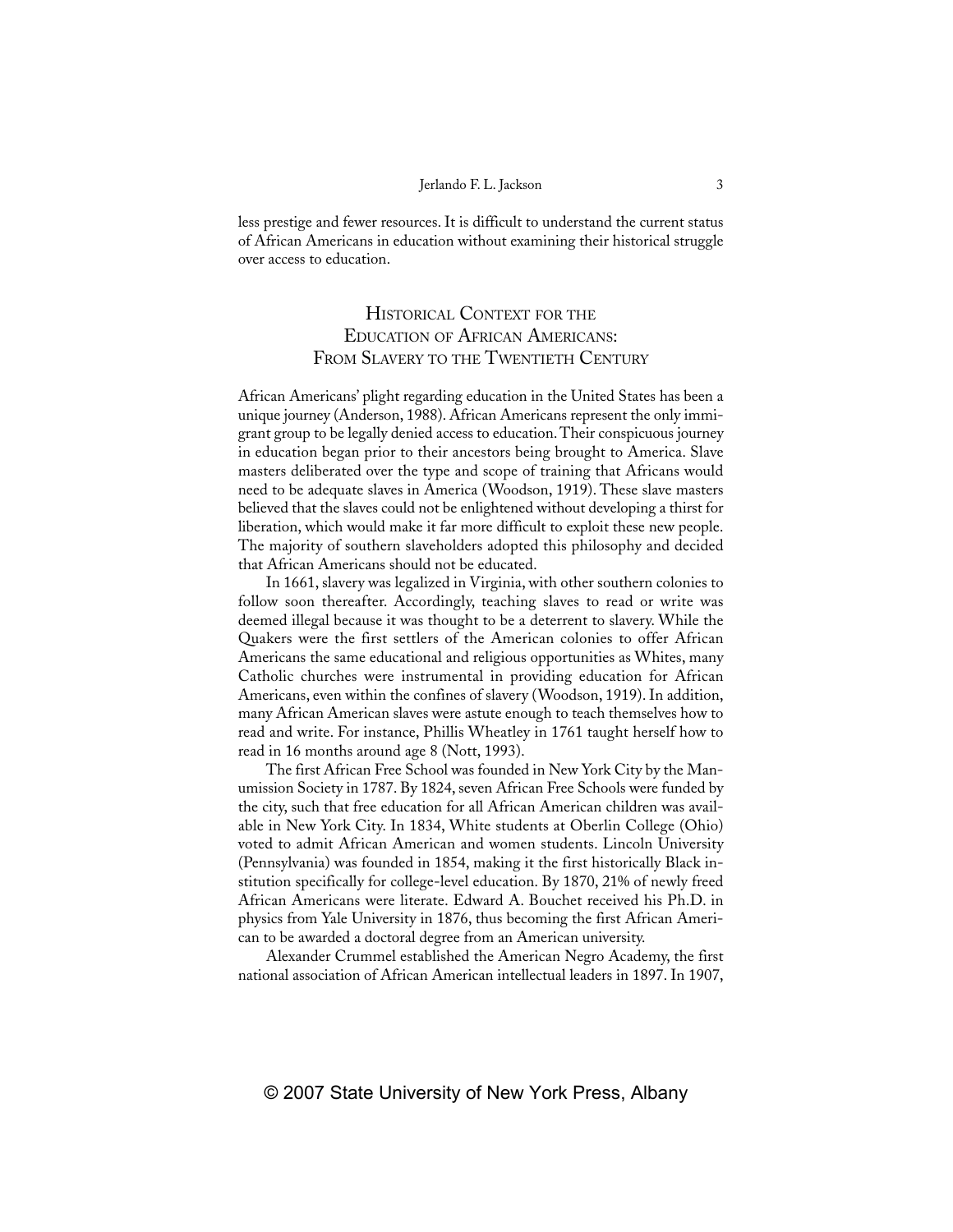the Jeanes Foundation, the Negro Rural School Fund (later known as the Anna T. Jeanes Fund), was established, making it the first fund with the sole purpose of improving rural public education for African American children in the South. Atlanta University was established in 1929 as the first African American institution solely for graduate and professional education. While not a complete history, the previous section does provide a description of the initial years for African Americans in education.

## KEY POLICY TOOLS FOR AFRICAN AMERICAN EDUCATION

In order to understand the level of participation that African Americans currently have in education, policy tools require attention. Policy tools are critical, because they are the elements in policy design that cause individuals to do something they would not otherwise do with the intention of modifying behaviors to solve public problems or attain policy goals (Baker, 2001; Fastrup, 1997). Moreover, policy tools have implications in public policy designs because they direct the ways in which individuals are treated. These tools are designed to change behavior through several distinct mechanisms, each of which carries significant symbolic and instrumental connotations. The authoritative perspective on policy tools assumes that without the explicit or even implicit threat of other sanctions, individuals will not treat all groups equitably. Accordingly, what follows are policy tools, broadly defined, that affected African American education.

In 1865, the U.S. Freedman Bureau was established by Congress to assist newly freed slaves with food, medicine, jobs, contracts, legal matters, and education. The bureau subsequently established over 4,000 schools for African Americans. The U.S. Congress passed the Morrill Act II in 1890, which led to the founding of historically Black land-grant institutions. The *Plessy v. Ferguson* decision in 1896 upheld that states have the constitutional authority to provide "separate but equal" accommodations for African Americans. One of the more significant early admission cases that forced states to establish separate professional programs for African Americans occurred in 1938, *Missouri ex rel. Gains v. Canada*.

Frederick D. Patterson, president of Tuskegee Institute, conceived of the United Negro College Fund (UNCF), which was incorporated in 1944. The UNCF's purpose was to enhance the quality of education for historically Black colleges and universities (HBCU) students, provide scholarships, raise operating funds, and provide technical assistance for member institutions. In *McLaurin v. Oklahoma State Regents for Higher Education* (1950), the courts found that the state must treat students of color equal to or the same as White students in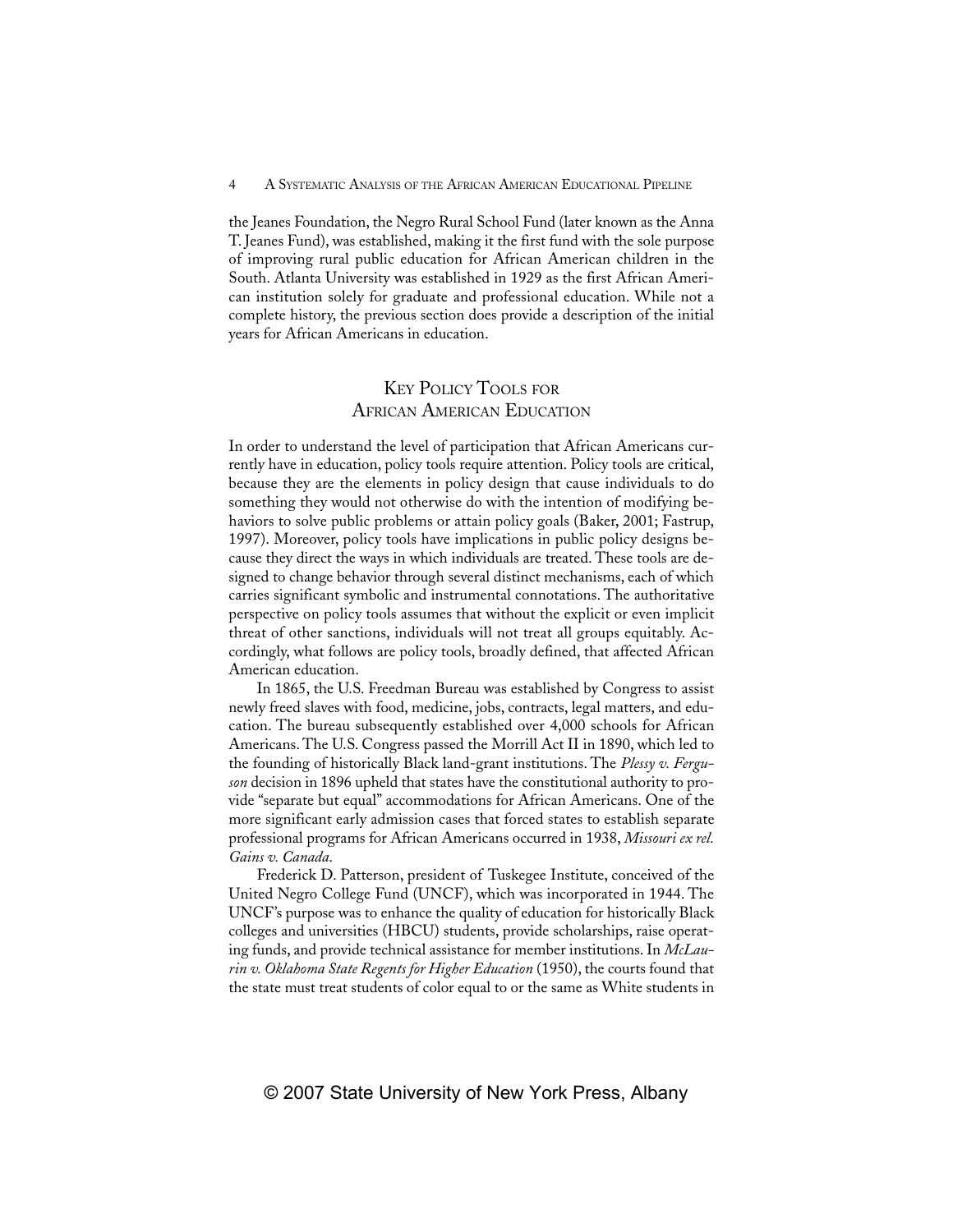all aspects of education and services provided. Subsequently, the Supreme Court, in *Sweatt v. Painter* (1950), made it clear that when programs are not equal, it is a violation of the Equal Protection Clause. This decision was based on an evaluation of whether the legal education program at Texas State University for Negroes (TSUN) School of Law (later relocated to Texas Southern University) was equal to the program at the University of Texas Law School.

Thurgood Marshall, who was at the time special council of the National Association for the Advancement of Colored People (NAACP), argued the *Brown v. Board of Education, Topeka, Kansas*, case in front of the Supreme Court in 1954. The Supreme Court concluded that racial segregation in public schools violates the Fourteenth Amendment of the U.S. Constitution. The decision ultimately forbids racial segregation in public schools, thus providing students of color with the opportunity to attend the same public schools as White students. On the higher education level, *Frasier v. UNC Board of Trustees* (1955) represented a significant victory for African American students who were denied admission to colleges and universities on the basis of admission policies that admitted Whites only. Subsequently, in *Cooper v. Aaron* (1958), the Supreme Court ruled, based on constitutional rights, that children are not to be discriminated against in schools' admissions because of race or color.

In 1964, affirmative action policies were instituted based on the Civil Rights Act. In accordance, President Lyndon B. Johnson signed Executive Order 11246 supporting affirmative action policies and practices. The Civil Rights Act specifically exempted higher education from its jurisdiction. In the following year, Title III of the Higher Education Act stipulated aid for "strengthening developing institutions." Historically Black colleges and universities were well positioned to take advantage of these additional federal resources. The same year, the Office of Economic Opportunity started the Head Start programs, designed to address the education, health and nutrition, and social needs of low-income children and their families. As result of Title IV, Section 402, of the Civil Rights Act of 1964, James Coleman's study *Equality of Education Opportunity*, often referred to as the "Coleman Report," was conducted. Policy implications from these findings resulted in busing as a means for addressing segregation, and tracking, which inadvertently led to re-segregation.

The National Association for Equal Opportunity in Higher Education (NAFEO) was founded in 1969 primarily as a public policy advocate to address the interests of HBCUs. Due to the *Adams v. Richardson* (1973) case, the U.S. Department of Health, Education, and Welfare (HEW) was established with an affirmative obligation to enforce its duties under the Civil Rights Act of 1964 with respect to education programs that receive federal funds. The Black Mississippians' Council of Higher Education filed a class action suit, *Ayers v. Waller* (later known as *Ayers v. Fordice*), in 1975. The group requested that the state enforce Title VI of the Civil Rights Act of 1964. When the suit was filed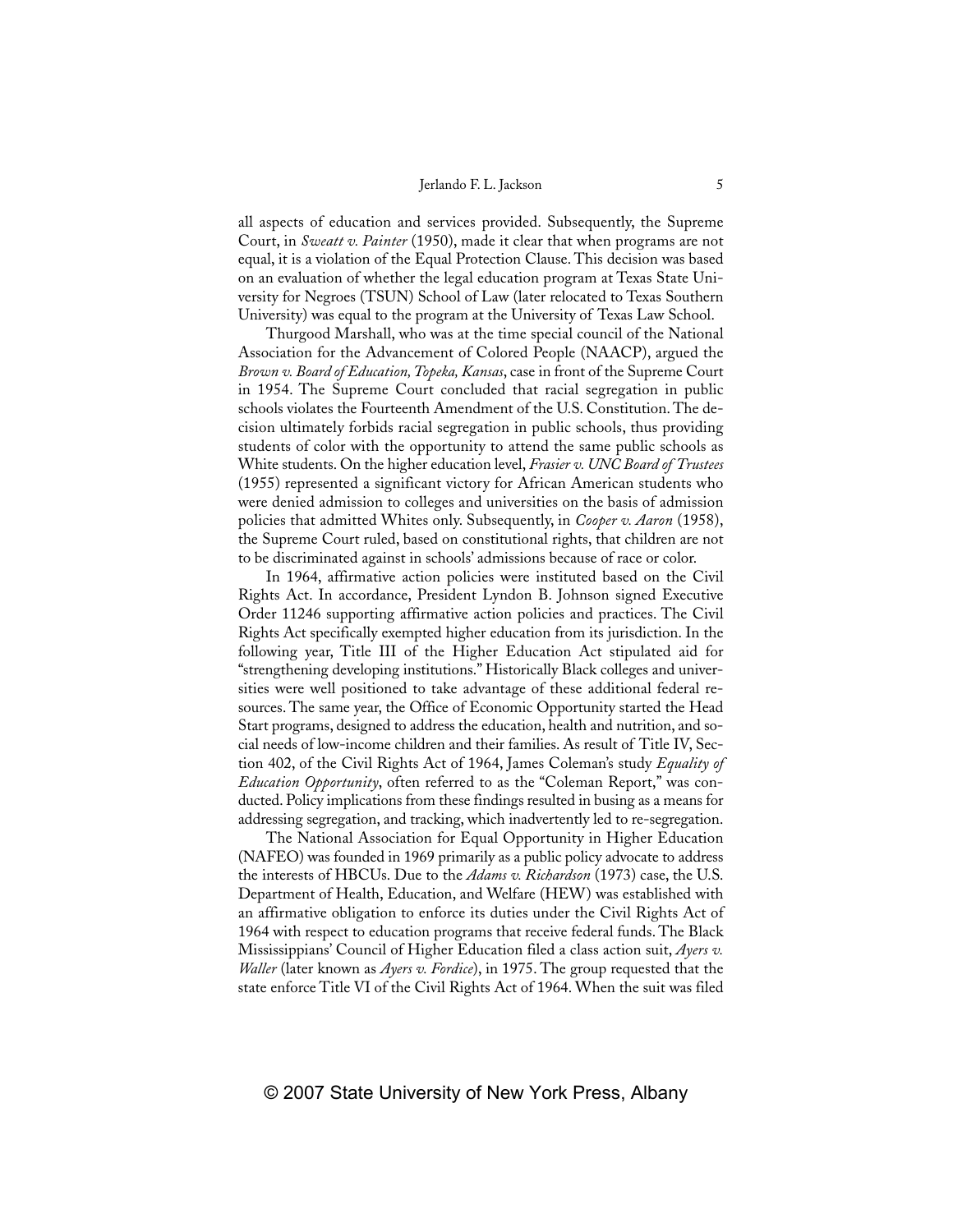by HEW, it was named *United States v. Fordice*. The U.S. Supreme Court in 1992 ordered the state of Mississippi to dismantle its dual system of higher education. In *Regents of the University of California v. Bakke* (1978), the Supreme Court ruled that colleges and universities may administer carefully designed admissions programs that to some extent take race and ethnicity into account to foster diversity of their student bodies. At the same time, the court held that quotas and set-asides in admissions were illegal. In 1986, it decided the only ruling on de facto segregation and faculty assignment schemes in *Wyant v. Jackson Board of Education*, stating that seniority could be considered but race could not. The American Council on Education in Washington, DC, established the Office of Minorities in Higher Education in 1987.

#### PROBLEMATIZING THE AFRICAN AMERICAN EDUCATIONAL PIPELINE

When used in reference to education, the pipeline metaphor elicits various responses. For the most part, while some may be impartial, two camps have developed in response to the metaphor: supporters and critics. Supporters tend to find legitimacy in the use of the term as a heuristic tool to help explain the representation of a group across a large and complex enterprise such as education (e.g., Cole & Barber, 2003; Kulis, Chong, & Shaw, 1999; Kulis, Sicotte, & Collins, 2002). Meanwhile, critics tend to view the term as limited and less representative of the experiences of underrepresented populations (e.g., Bowen & Bok, 1998; Cross, 1994). Some critics (e.g., Bowen & Bok, 1998; Malveaux, 1995) have offered alternative metaphors (e.g., shape of the river and merrygo-rounds). In the context of this book, the educational pipeline metaphor is used to describe and depict critical stages in the educational process for African Americans, both as students and professionals. As such, this metaphor permits key decision makers (e.g., researchers, policy makers, and practitioners) to examine the identified stages to determine where additional attention and interventions may be needed (Bowen & Rudenstine, 1992; Turner, Myers, & Creswell, 1999). In short, the metaphor was retained for this book because it provides clear stages for interventions to improve the conditions for African Americans in education.

In the final chapter, I present an enlarged and a more tangible understanding of the pipeline metaphor for African Americans in education. This discussion extends the pipeline metaphor and attempts to provide direct connections to African American participation, attainment, and outcomes in education. This is done by drawing on knowledge from applied science. This field provides excellent guidelines and terminology to depict an enlarged understanding of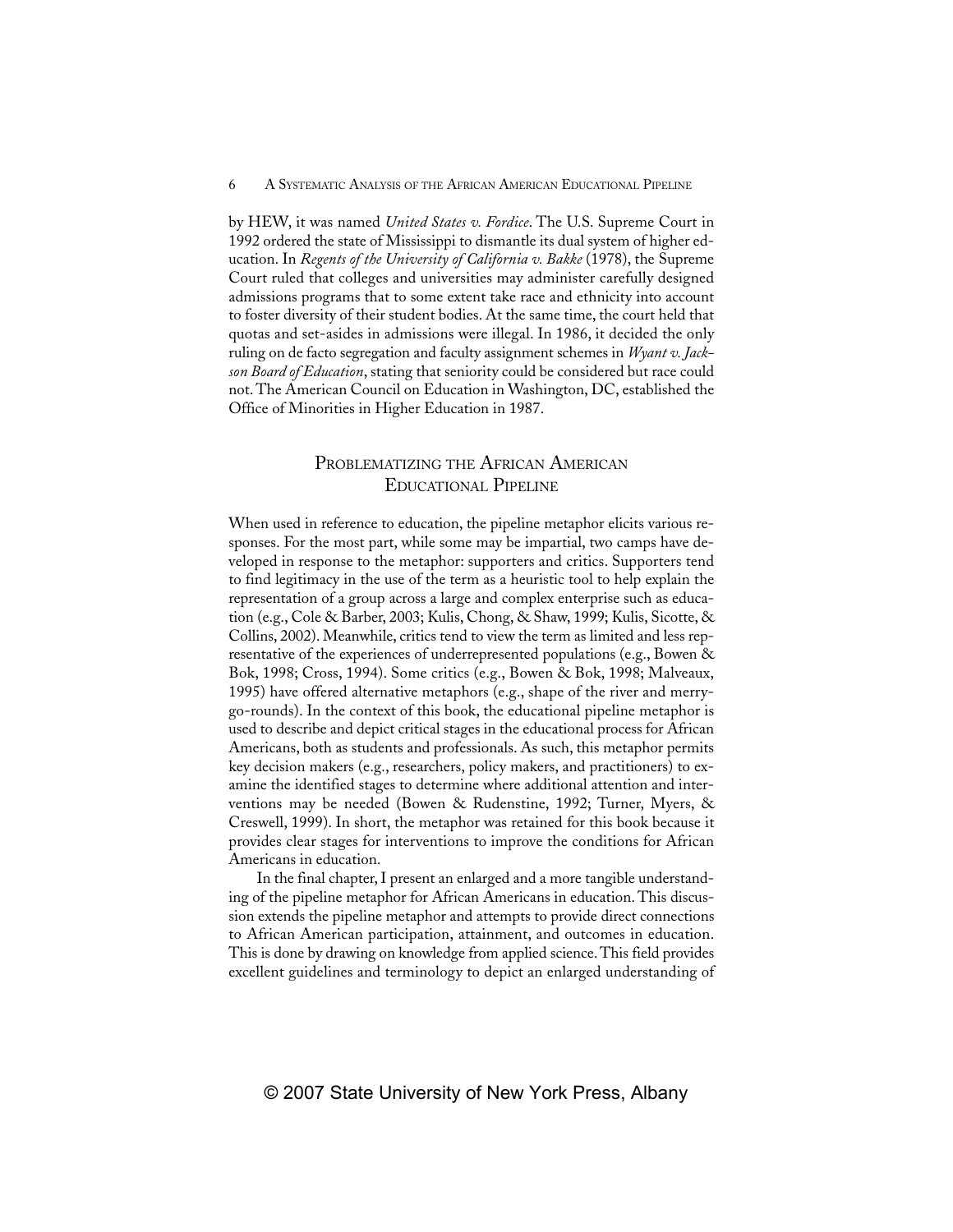the African American educational pipeline as a "free-flowing" pipe. In doing so, this new conceptualization of the pipeline encompasses the dynamic nature, multiple and parallel lines of progression, various end points, blocked passages, cracked surfaces, and nonlinear status often attributed to African American participation in education.

## NATIONAL CONTEXT OF THE PARTICIPATION, ATTAINMENT, AND OUTCOMES FOR AFRICAN AMERICANS IN THE EDUCATIONAL SYSTEM

To provide a context for examining African American participation, attainment, and outcomes in education, this section highlights national-level data at key stages of the educational pipeline. The enrollment of African Americans in preschool declined 5.4% between 1991 and 1999 (see Table 1). During this 9-year period, African American preschool enrollment decreased from 182,133 in 1990 to 172,388 in 1999. In contrast, African American students' participation in elementary and secondary schools increased 13.7% from 1990 to 1999. In 1990, African American elementary and secondary school enrollment constituted 6,800,805 and 7,731,405 in 1999. High school completion rates for African American students increased slightly (3.6%) during the time of data collection. Specifically, African American students equaled 19,136,040 in 1990 and 19,817,201 in 1999.

| Category                                       | 1990               | 1999       | Change  |
|------------------------------------------------|--------------------|------------|---------|
| Preschool<br>Total<br>Elementary/<br>Secondary | $182, 133^{\circ}$ | 172,388    | $-5.4%$ |
| School<br>Total<br>High School                 | 6,800,805          | 7,731,405  | 13.7%   |
| Completion<br>Total                            | 19,136,040         | 19,817,201 | 3.6%    |

| TABLE 1                                                       |
|---------------------------------------------------------------|
| Distribution of African American Students in Pre-K-12 Schools |

*Note:* <sup>a</sup> represents 1991. Enrollment counts for preschool total enrollments were based on the number for each year: 1,239,000 in 1991 and 1,214,000 in 1999. Enrollment counts for elementary and secondary school students were based on the number for each year: 41,217,000 in 1990 and 46,857,000 in 1999. High school completion counts were based on the number for each year: 24,852,000 in 1990 and 26,041,000 in 1999.

## © 2007 State University of New York Press, Albany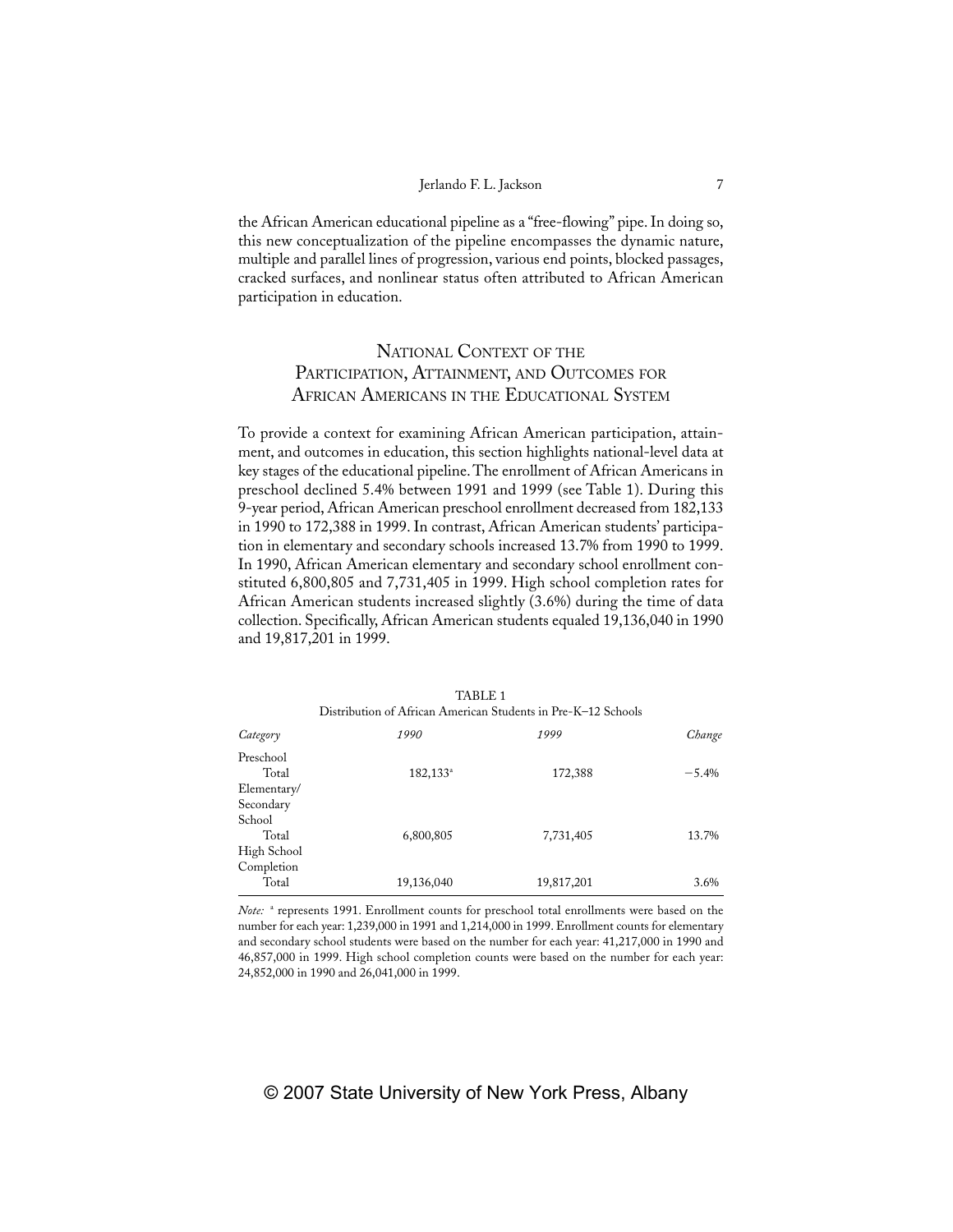The participation of African Americans in professional positions in pre-K–12 schools is a critical aspect of the educational pipeline (see Table 2). African Americans who held teaching posts in pre-K–12 schools increased 10.4% from 1990 to 1999. Overall, African Americans accounted for 221,102 in 1990 and 244,035 in 1999. When examining these data more closely, the majority of African Americans held teaching positions in public schools. For example, African American teachers in public schools constituted 211,640 in 1990 and 227,505 in 1999. In addition, African American teachers in private schools equaled 9,462 in 1990 and 16,530 in 1999.

Data on school principals show that African Americans' participation increased 45.9% from 1990 to 1999. More precisely, there were 7,413 African American principals in 1990 and 10,813 in 1999. When taking into account sector (public versus private), as with teachers, the majority of African American school principals were employed at public schools. In 1990, African Americans held 6,770 of the principal positions at public schools and 9,239 in 1999, whereas, at private schools African Americans held 643 of the principal positions in 1990 and 1,574 in 1999.

Overall, the enrollment of African Americans at colleges and universities increased 38.8% from 1990 to 2000 (see Table 3). African American undergraduate enrollment was 1,247,000 in 1990 and 1,730,000 in 2000. When considering gender, African American females outnumbered African American males as undergraduates. The percentage of African Americans securing bachelor's degrees increased 70.3% between 1990 and 2000. In 1990, African Americans completed 65,341 bachelor's degrees and 111,307 in 2000. Regarding gender, African American females earned almost twice the number of bachelor's degrees compared with males.

| L'istruttoni of Frincan Frinchcan Froncsonomais in FTC TE Centous |         |         |        |  |  |
|-------------------------------------------------------------------|---------|---------|--------|--|--|
| Category                                                          | 1990    | 1999    | Change |  |  |
| School Teachers                                                   |         |         |        |  |  |
| Total                                                             | 221,102 | 244,035 | 10.4%  |  |  |
| Public                                                            | 211,640 | 227,505 |        |  |  |
| Private                                                           | 9,462   | 16,530  |        |  |  |
| School Principals                                                 |         |         |        |  |  |
| Total                                                             | 7,413   | 10,813  | 45.9%  |  |  |
| Public                                                            | 6,770   | 9,239   |        |  |  |
| Private                                                           | 643     | 1,574   |        |  |  |
|                                                                   |         |         |        |  |  |

TABLE 2 Distribution of African American Professionals in Pre-K–12 Schools

*Note:* Employment counts for school teachers were based on the number for each year: 2,915,773 in 1990 and 3,451,315 in 1999. Employment counts for school principals were based on the number for each year: 102,770 in 1990 and 110,021 in 1999.

## © 2007 State University of New York Press, Albany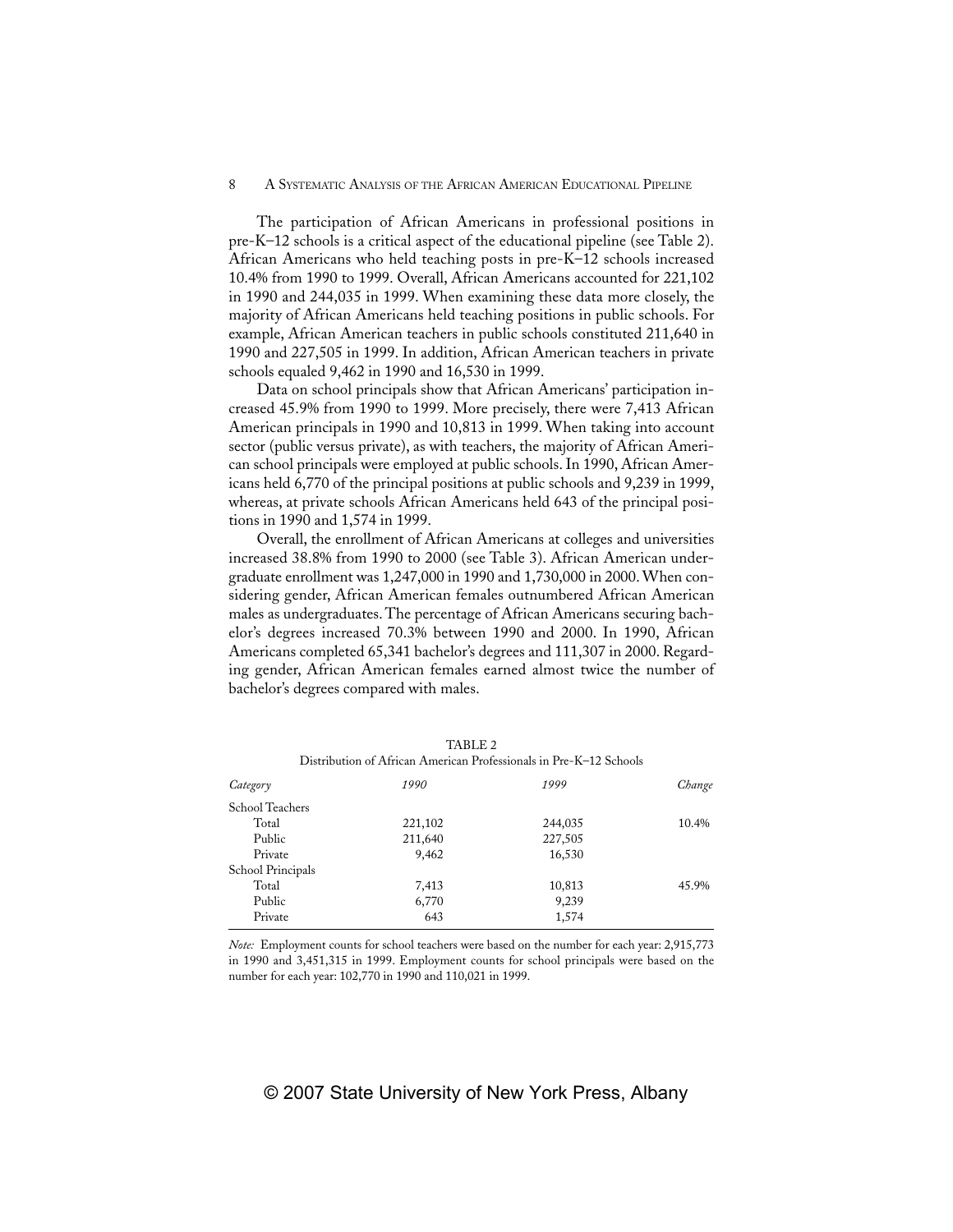| Category                 | 1990      | 2000      | Change |
|--------------------------|-----------|-----------|--------|
| Undergraduate Enrollment |           |           |        |
| Total                    | 1,247,000 | 1,730,000 | 38.8%  |
| Men                      | 485,000   | 635,000   | 31.1%  |
| Women                    | 762,000   | 1,095,000 | 43.6%  |
| Bachelor's Degree        |           |           |        |
| Total                    | 65,341    | 111,307   | 70.3%  |
| Men                      | 26,956    | 38,103    | 41.4%  |
| Women                    | 41,013    | 73,204    | 78.5%  |
| Master's Degree          |           |           |        |
| Total                    | 16,139    | 38,265    | 137.1% |
| Men                      | 5,709     | 11,568    | 102.6% |
| Women                    | 10,430    | 26,697    | 156.6% |
| First Professional       |           |           |        |
| Total                    | 3,575     | 5,416     | 51.5%  |
| Men                      | 1,672     | 2,110     | 26.2%  |
| Women                    | 1,903     | 3,306     | 73.7%  |
| Doctoral Degree          |           |           |        |
| Total                    | 1,003     | 1,604     | 59.9%  |
| Men                      | 417       | 587       | 40.8%  |
| Women                    | 586       | 1,017     | 73.5%  |

TABLE 3 Distribution of African American Students in Higher Education

*Note:* Enrollment counts for undergraduate total enrollments were based on the number for each year: 13,819,000 in 1990 and 15,312,000 in 2000. Bachelor's degree completion counts were based on the number for each year: 1,081,280 in 1990 and 1,244,171 in 2000. Master's degree completion counts were based on the number for each year: 328,645 in 1990 and 468,476 in 2000. First professional degree completion counts were based on the number for each year: 71,515 in 1990 and 79,707 in 2000. Doctoral degree completion counts were based on the number for each year: 37,527 in 1990 and 40,744 in 2000.

Master's degree completion rates for African American students more than doubled between 1990 and 2000. Collectively, African Americans secured 16,139 master's degrees in 1990 and 38,265 in 2000, which amounted to a 137.1% increase. During this time frame, master's degree completion rates increased 102.6% for African American males and 156.6% for African American females. Over a 10-year period (1990–2000), African Americans obtaining first professional degrees increased from 3,575 to 5,416, a 51.5% increase. The growth by gender was as follows: African Americans females increased by 26.2%, and African American males increased by 73.7%. The percentage of African Americans earning doctoral degrees between 1990 and 2000 increased by 59.9%. Total growth went from 1,003 in 1990 to 1,604 in 2000. More growth occurred for African American females (73.5%) during this time period than for African American males (40.8%).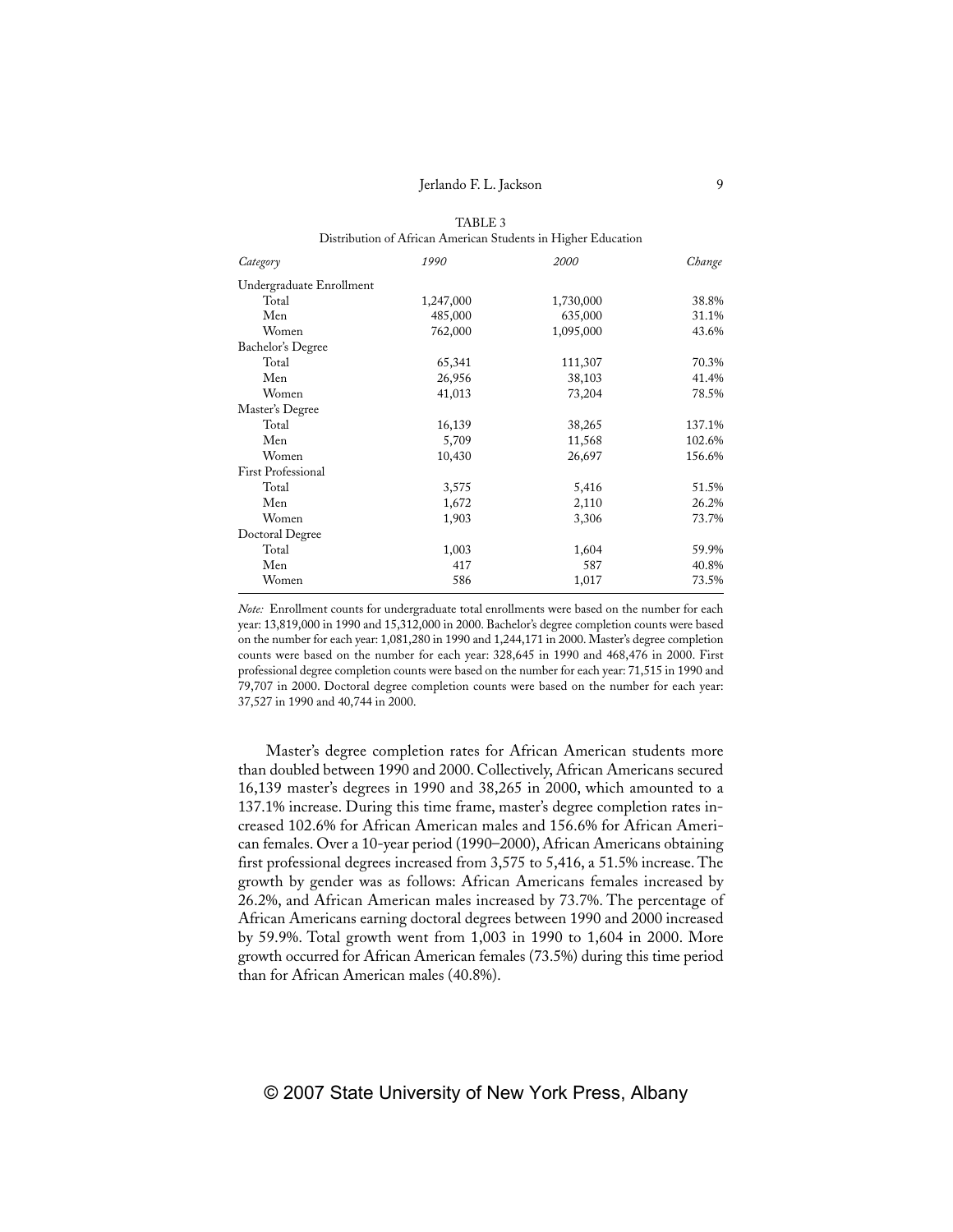African Americans holding faculty positions between 1990 and 2000 increased 39.8% (see Table 4). Specifically, in 1990 there were 23,225 African American faculty and 29,222 in 2000. During the time of data collection, African American females' representation increased at a higher rate (65.9%) than African American males (26.7%). The increase resulted in parity between African American males and females in the professoriate. African Americans holding higher education administrative positions increased 19.1% between 1990 and 2000. There were 11,796 African American administrators in 1990 and 14,047 in 2000. Between 1990 and 2000, African American females in administrative positions increased 36.0%, while African American males increased only 2.7%. As a result, African American females outnumbered African American males in administrative positions by 2000. African Americans holding university CEO positions increased 20.3% between 1993 and 2003. In 1993, African Americans held 177 of the university CEO positions and 213 in 2003. When considering gender, African American females increased 77.1%, while African American males only increased 6.3%. Even with the sizeable increase, African American males still outnumbered African American females in university CEO positions.

In summarizing data from the 1990s, African American pre-K–12 student participation saw a decline in preschool enrollment, a moderate increase in elementary and secondary school enrollment, and a modest improvement in high school completion. As pre-K–12 professionals, African Americans realized sig-

| Distribution of African American Professionals in Higher Education |               |         |        |  |
|--------------------------------------------------------------------|---------------|---------|--------|--|
| Category                                                           | 1990          | 2000    | Change |  |
| Full-Time Faculty                                                  |               |         |        |  |
| Total                                                              | 23,225        | 29,222  | 39.8%  |  |
| Men                                                                | 12,483        | 14,660  | 26.7%  |  |
| Women                                                              | 10,742        | 14,562  | 65.9%  |  |
| Full-Time Admin.                                                   |               |         |        |  |
| Total                                                              | 11,796        | 14,047  | 19.1%  |  |
| Men                                                                | 5,997         | 6,160   | 2.7%   |  |
| Women                                                              | 5,799         | 7,887   | 36.0%  |  |
| University CEOs                                                    |               |         |        |  |
| Total                                                              | $177^{\rm a}$ | $213^b$ | 20.3%  |  |
| Men                                                                | 142           | 151     | 6.3%   |  |
| Women                                                              | 35            | 62      | 77.1%  |  |
|                                                                    |               |         |        |  |

TABLE 4

*Note:* Employment counts for full-time faculty were based on the number for each year: 514,662 in 1990 and 571,599 in 2000. Employment counts for full-time administrators were based on the number for each year: 137,561 in 1990 and 158,270 in 2000.  $^{\circ}$  represents 1993 and  $^{\circ}$  represents 2003. University CEO counts were based on the number for each year: 2,802 in 1993 and 3,191 in 2003.

#### © 2007 State University of New York Press, Albany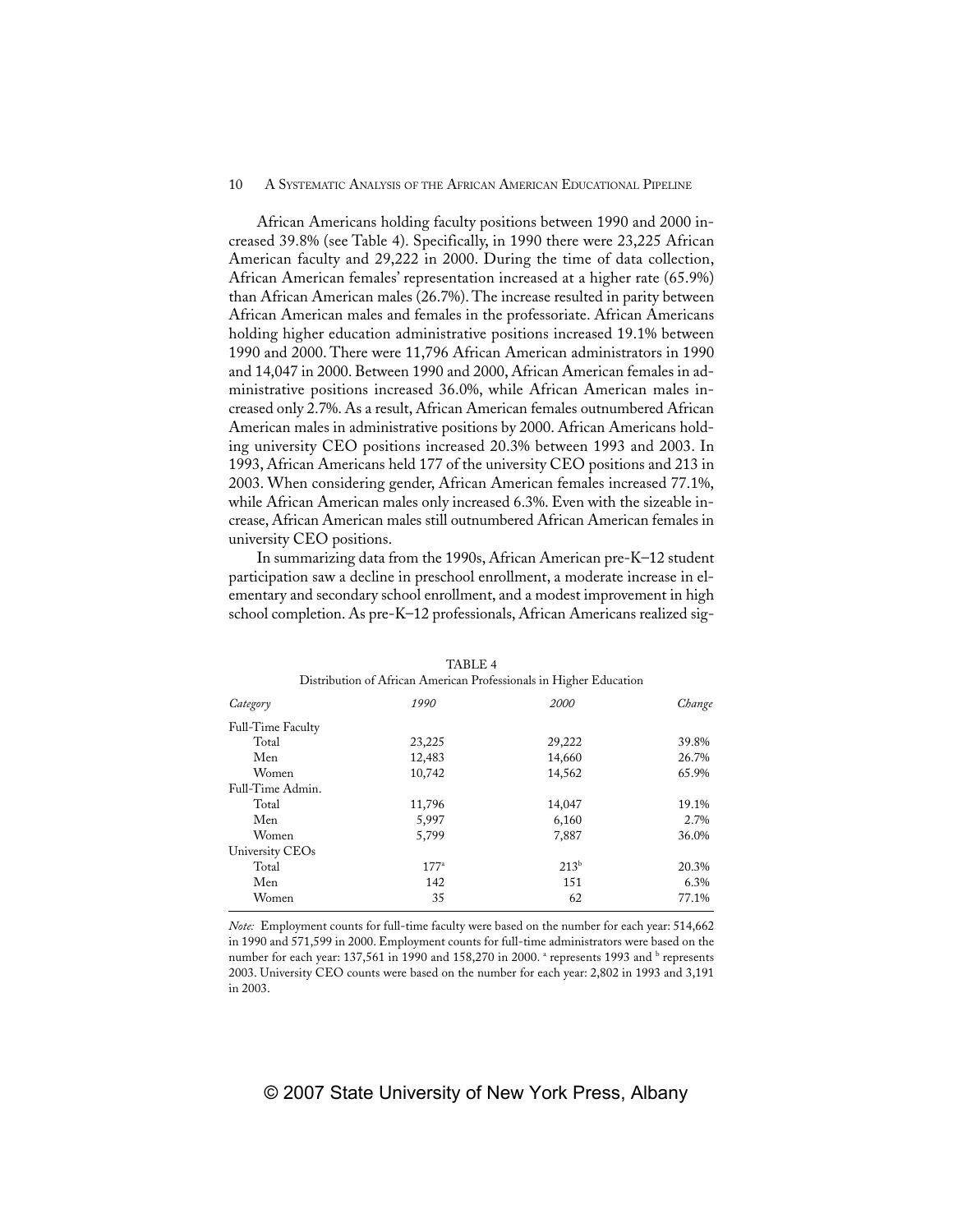nificant growth as school principals. Additionally, African Americans experienced moderate growth as schoolteachers. In both cases, the majority of the growth occurred in public schools. The 1990s saw much wider access and participation for African Americans in higher education compared to enrollment and attainment growth in pre-K–12 schools. It is likely that this is due in large part to the marked participation growth that African Americans experienced in pre-K–12 schools in the 1970s and 1980s. Considerable growth occurred in the higher education workforce for African Americans at several levels (e.g., faculty, administrators, and presidents). A significant share of this growth could be attributable to the participation level of African American women.

#### OVERVIEW OF THE BOOK

The sections of this book parallel the organization of the educational pipeline (i.e., pre-K–12 schools and higher education). The final section examines the importance of the social and technical context and its influence on the African American educational pipeline. While on the surface these sections may seem disconnected, the connections among them are essential considerations for examining the success of the African American educational pipeline. The conditions of education in pre-K–12 schools are critical in determining African Americans' readiness for postsecondary education, and they serve as building blocks for success. As African Americans' participation and success rates increased marginally compared to their counterparts, concerned groups (e.g., parents, policy makers, and researchers) continued to seek remedies to benefit individuals in this ethnic and racial category. Clearly, the multitude of problems encountered by African Americans throughout the educational pipeline requires examination across sectors.

In chapter 1, Tyrone C. Howard examines the performance of African American students on various student achievement factors and provides recommendations for how schools and teachers can improve the overall educational experiences for these students. In chapter 2, Jennifer E. Obidah, Tracy Buenavista, R. Evely Gildersleeve, Peter Kim, and Tyson Marsh explore the experiences of African American teachers who work in "hard-to-teach-in" contexts. The authors focus on African American teachers in large urban school districts (e.g., Los Angeles and New York City). African Americans in school leadership positions in K–12 schools are the subjects of chapter 3. Linda C. Tillman in this chapter explores the historical context and key roles of school principals in shaping the policy agenda for the education of African American children.

In chapter 4, Lamont A. Flowers uses longitudinal data to examine African American students' involvement in college. In chapter 5, Barbara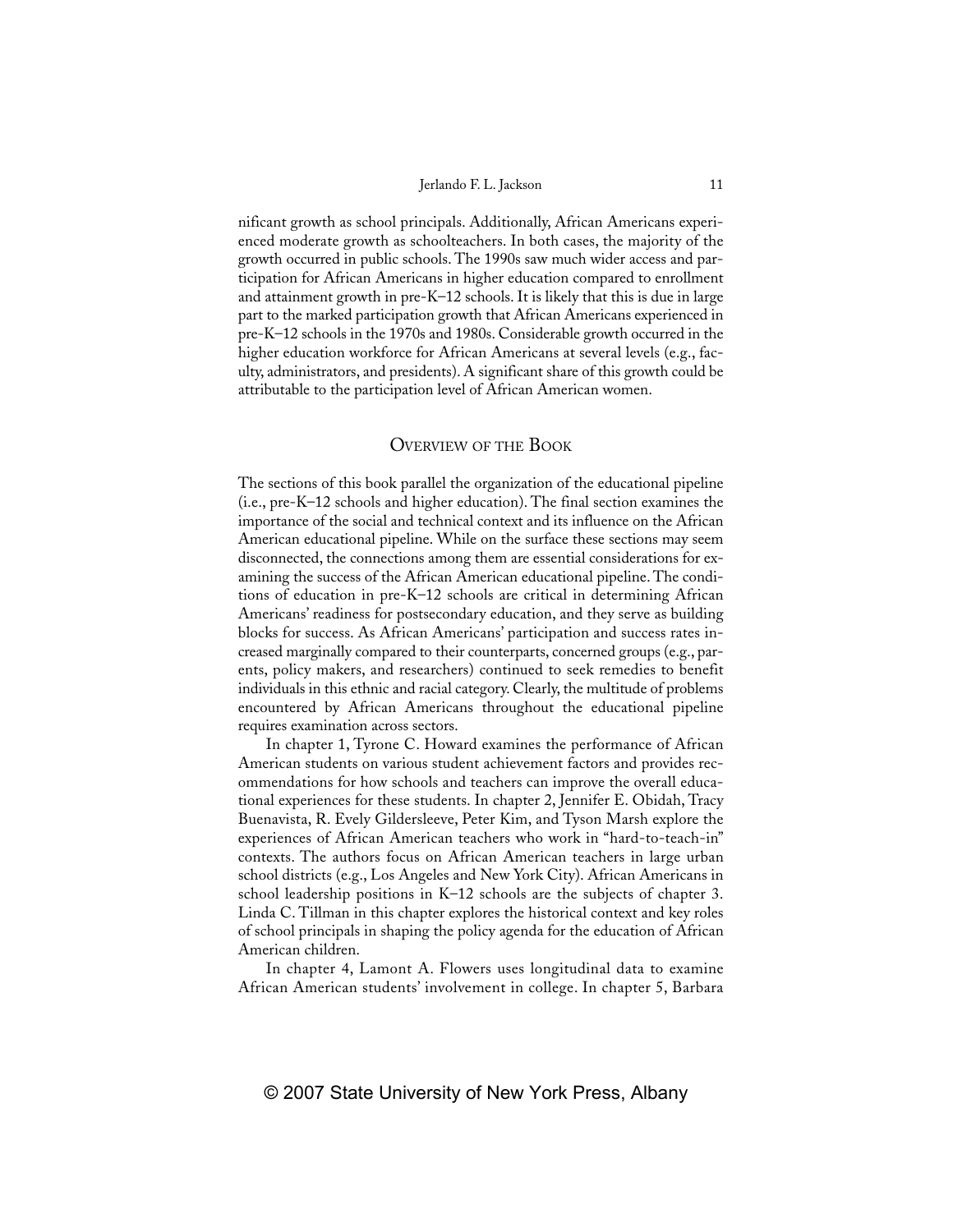J. Johnson and Henrietta Pichon provide a comprehensive review of research on African Americans faculty in higher education. They explore African Americans' participation in graduate school and its impact on the professoriate. Chapter 6 provides a national portrait for African Americans in leadership positions at colleges and universities. Here Jerlando F. L. Jackson and Brandon D. Daniels report national-level data on important characteristics for African Americans in both academic and student affairs administration.

In chapter 7, Mavis G. Sanders and Tamitha F. Campbell problematize the intersection between community involvement and educational success for African American students. In chapter 8, Jelani Mandara and Carolyn B. Murray describe the importance of the role African American families play in facilitating academic achievement in their children. In chapter 9, Jeffrey G. Sumrall and Ramona Pittman explain how technology can be used to help address the achievement gap for African American students.

In closing, the goals of this book are (1) to provide a longitudinal and systemic perspective on the African American educational experience that offers a status report on the progress made since *Brown* and *Fordice*; (2) to examine the trends and challenges encountered by African American students and professionals as their participation widens in an era where multiple educational reforms are competing for limited resources; and (3) to identify and share the lessons learned across institutional components of the pipeline and to both broaden and deepen the understanding for effective practice and policy. In doing so, a systemic understanding of the African American educational pipeline should emerge.

#### **REFERENCES**

- *Adams v. Richardson*, 351 F.2d 636 (D.C. Cir. 1972); 356 F.2d 92 (D.C. Cir.1973); 480 F.2d 1159 (D. C. Cir. 1973).
- Anderson, J. A. (1988). *The education of Blacks in the south*. Chapel Hill: University of North Carolina Press.
- Baker, B. D. (2001). Measuring the outcomes of state policies for gifted education: An equity analysis of Texas school districts. *Gifted Child Quarterly, 45*(1), 4–15.
- Bowen, W. G., & Bok, D. (1998). *The shape of the river: Long-term consequences of considering race in college and university admissions*. Princeton, NJ: Princeton University Press.
- Bowen, W. G., & Rudenstine, N. L. (1992). *In pursuit of the Ph.D*. Princeton, NJ: Princeton University Press.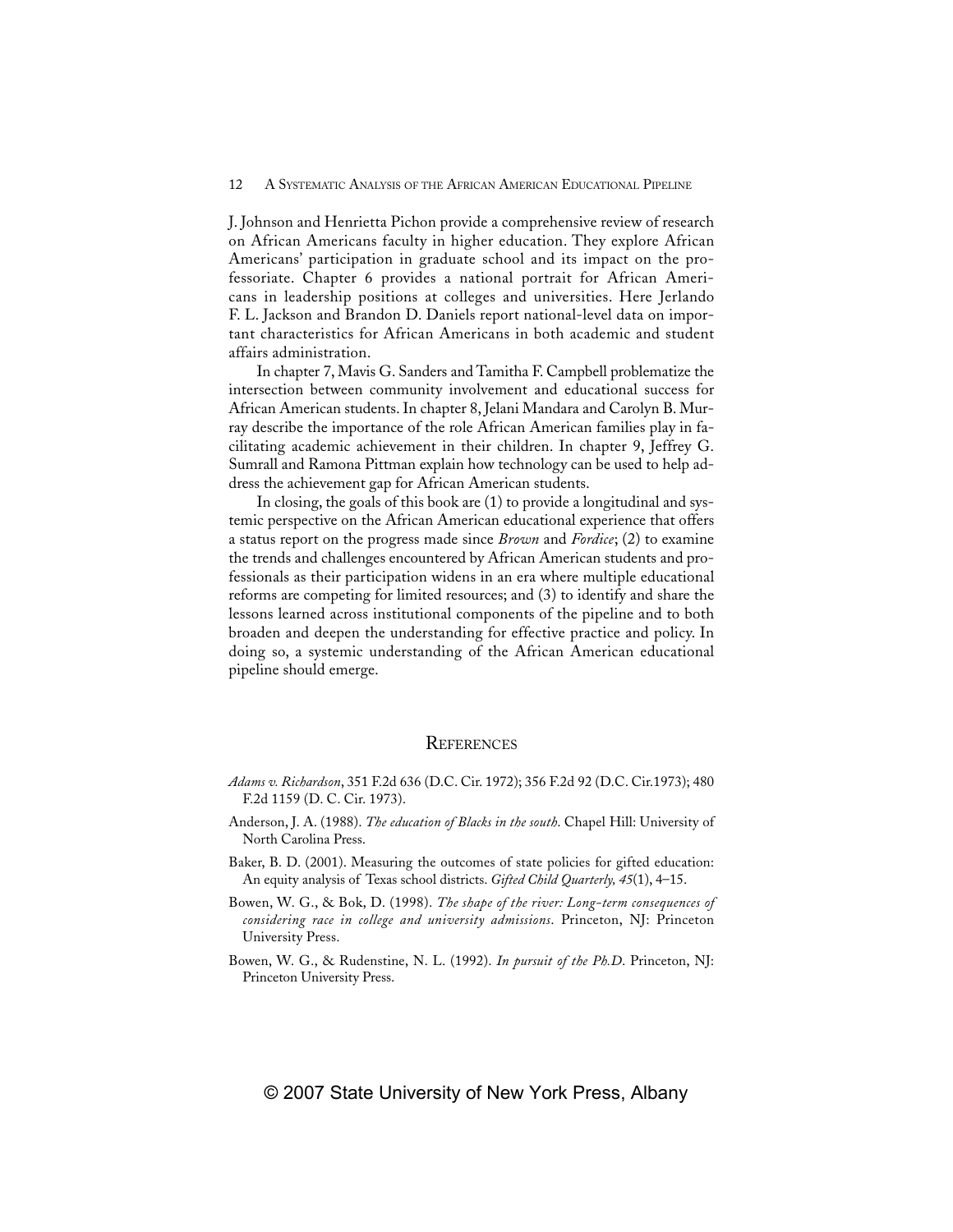- Bowles, S., & Levin, H. M. (1968). The determinants of scholastic achievement: An appraisal of some evidence. *Journal of Human Resources, 3*(1), 3–24.
- *Brown v. Board of Education of Topeka*, 347 U.S. 483 (1954).
- Cole, S., & Barber, E. (2003). *Increasing faculty diversity: The occupational choices of highachieving minority students*. Cambridge, MA: Harvard University Press.
- Coleman, J. S., Campbell, E. Q., Hobson, C. J., McPartland, J., Mood, A. M., Weinfeld, F. D., & York, R. L. (1966). *Equality of educational opportunity*. Washington, DC: U.S. Department of Health, Education, and Welfare.
- *Cooper v. Aaron*, 358 U.S. 1 (1958).
- Cross, T. (1994). Black faculty at Harvard: Does the pipeline defense hold water? *The Journal of Blacks in Higher Education, 4*, 42–46.
- Fastrup, J. C. (1997). Taxpayers and pupil equity: Linking policy tools with policy goals. *Journal of Education Finance, 12*(1), 69–100.
- *Frasier v. UNC Board of Trustees*, 134 F. Supp. 589 (1955).
- Hoffman, K., Llagas, C., & Snyder, T. D. (2003). *Status and trends in the education of Blacks*. Washington, DC: National Center for Educational Statistics.
- *Hopwood v. Texas*, 861 F. Supp. 551 (WD Tex. 1994).
- Kulis, S., Chong, Y., & Shaw, H. (1999). Discriminatory organizational contexts and Black scientists on postsecondary faculties. *Research in Higher Education, 40*(2), 115–148.
- Kulis, S., Sicotte, D., & Collins, S. (2002). More than a pipeline problem: Labor supply constraints and gender stratification across academic science disciplines. *Research in Higher Education, 43*(6), 657–691.
- Malveaux, J. (1995). Education pipeline or merry-go-round? *Black Issues in Higher Education, 12*(16), 40.
- *McLaurin v. Oklahoma State Regents*, 339 U.S. 637 (1950).
- Mosteller, F., & Moynihan, D. P. (Eds.). (1972). *On equality of educational opportunity*. New York: Random House.
- Nettles, M. T., & Perna, L. W. (1997). *The African American education databook volume II: Preschool through high school education*. Fairfax, VA: Frederick D. Patterson Research Institute.
- Nott, W. (1993). From "uncultivated barbarian" to "poetical genius": The public presence of Phillis Wheatley. *Melus, 18*(3), 21.
- *Plessy v. Ferguson*, 163 U.S. 537 (1896).

*Regents of the University of California v. Bakke*, 438 U.S. 265 (1978).

*State of Missouri Ex Rel. Gains v. Canada*, 305 U.S. 337 (1938).

*Sweatt v. Pianter*, 339 U.S. 629 (1950).